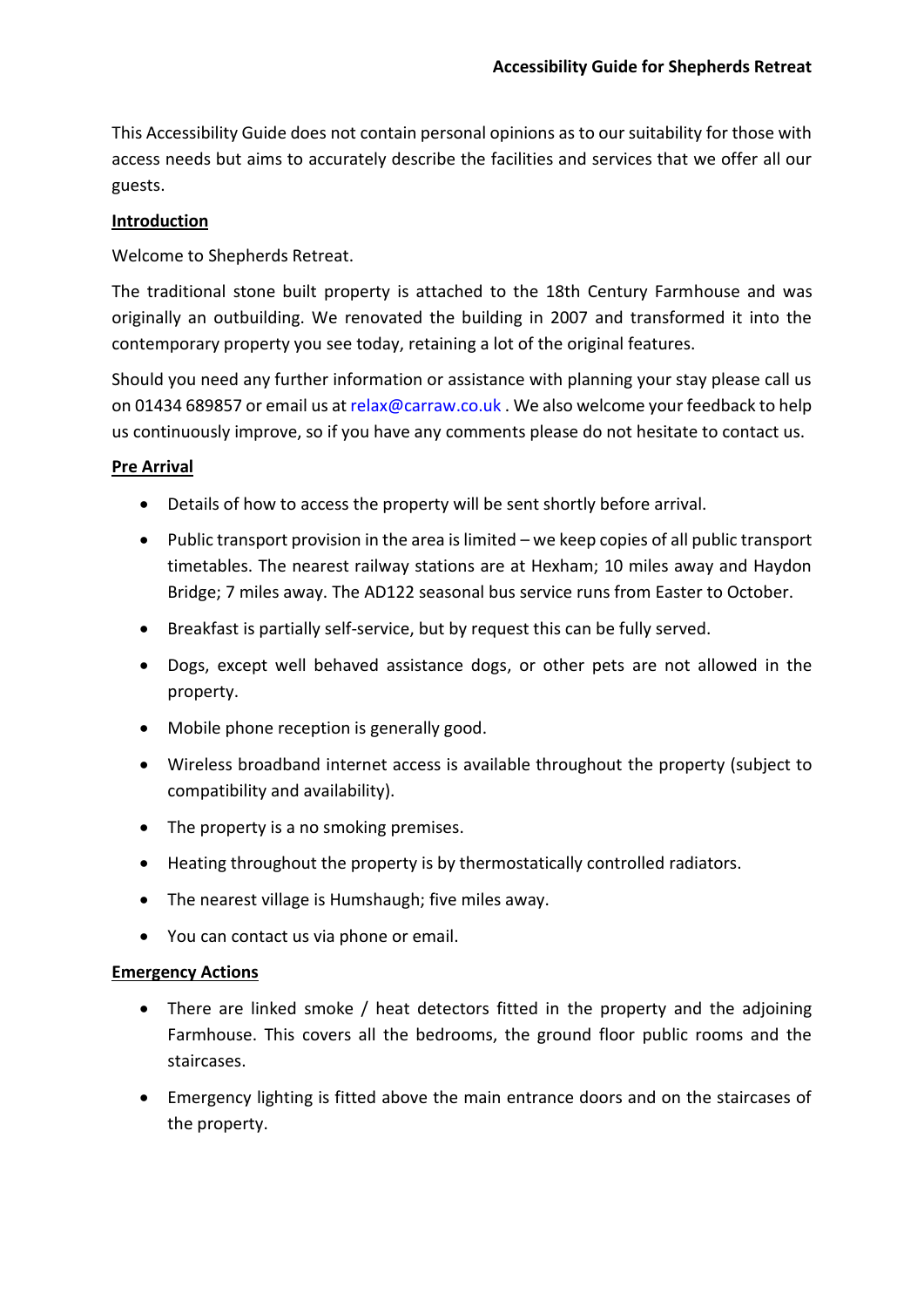- You can use the front and patio doors in the need of evacuation, the fire alarm will sound continuously if evacuation is needed. If you require more assistance for evacuating, please notify us on arrival and we will ensure you are evacuated safely, for example, hearing impairment.
- Please let us know if you have any concerns about procedures.

### **Arrival and Car Parking Facilities**

- The location of the main entrance is indicated by "reflective" signs. There is an entrance gate to the main car park; this is open 24 hours and during the hours of darkness, the car park is lit.
- We have marked parking bays. Due to limited parking spaces we do not have any designated disabled bays. If you require parking facilities near to the entrance then please do not hesitate to contact us, we will be happy to reserve a bay for you.
- There are two steps, height approximately 10cm, from the car park and an area of loose stones to the entrance of the property. During the hours of darkness, the entrance is lit by an outside light with a motion sensor.
- We are happy to assist guests with luggage.

# **The Property**

## *Main Entrance and Hallway*

- The main entrance has no steps. The front door has a threshold which is 20cm high.
- The door is 80cm wide, side hung, opening in with a lever handle mechanism.
- On entry, there is a hallway approximately 4100cm wide by 1700cm long.
- The floor surface of the lobby is tiled.
- The lobby is well lit and has a good colour contrast of walls and floors.

### *Guest Lounge*

- The lounge is located on the ground floor. There are no steps. The doorway to the lounge from the lobby is 82cm wide.
- The lounge provides access to the garden and patio area (see below). The doors open outwards to provide a minimum width of 74cm and a maximum width of 1.6 metres, with a threshold 9cm high.
- There are two 2 seater settees in the lounge.
- There is a 32-inch remote control colour television with Freeview, teletext, offering subtitle facilities. A combined DVD/Video Player along with a good selection of DVDs are also available.
- There is short pile carpet flooring throughout the guest lounge.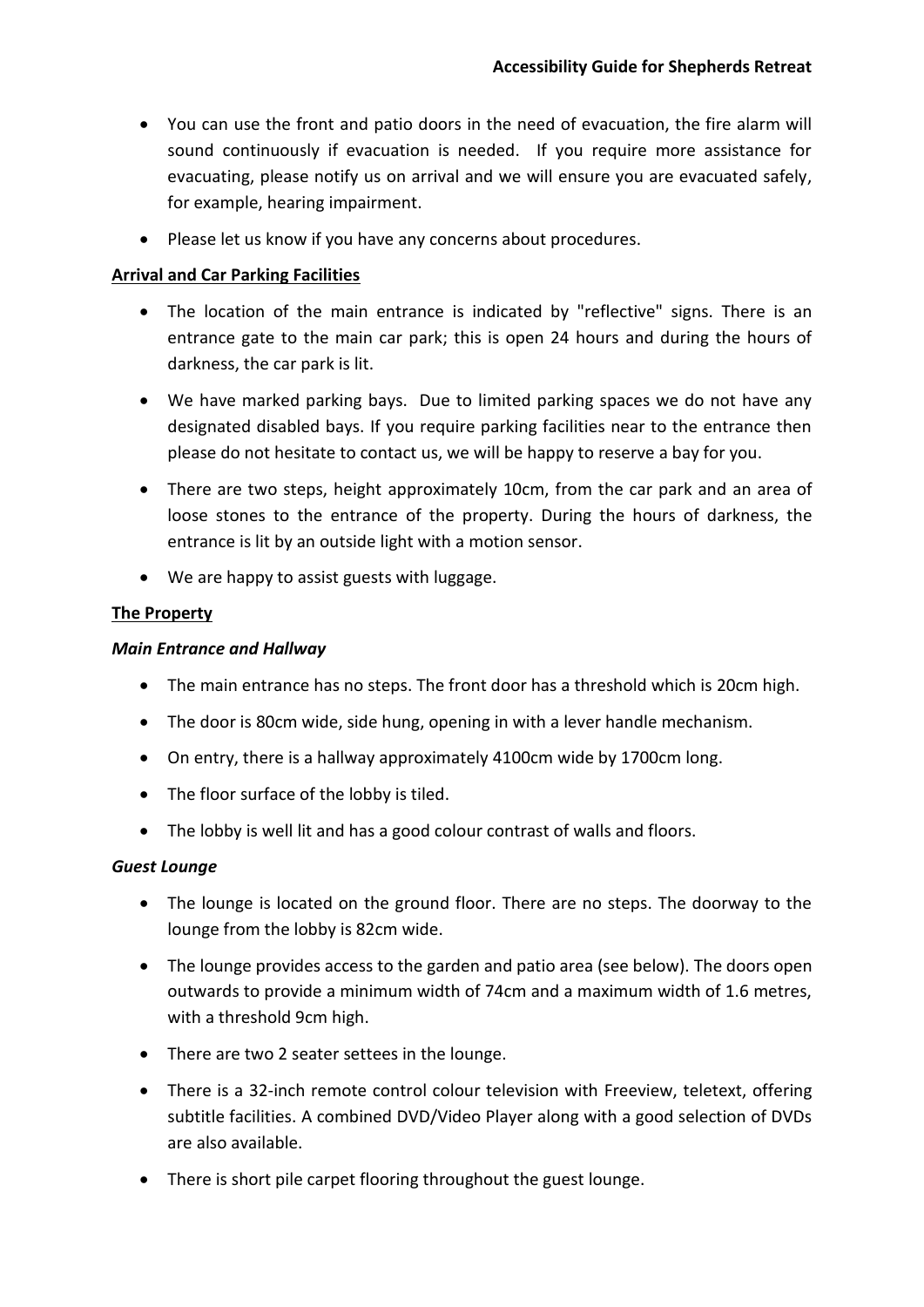• The lounge is well lit and has a good colour contrast of walls, floors and furniture.

# *Bedrooms*

There are 2 bedrooms, all on the first floor.

# **Housesteads**

- From the lobby a flight of 3 stairs, 78cm wide x 25cm deep x 19cm high with a full length handrail on one side, lead to a half landing, 78cm wide x 78cm deep with 1 step 19cm high. There are a further 7 stairs, 19cm high, 25cm deep and 78cm wide with a handrail on one side, to the left leading to a landing, 110cm deep x 100cm wide, on the first floor.
- The stairs and landing are carpeted with short pile carpet.
- The doorway to the bedroom is 74cm wide.
- Housesteads is a double-bedded room.
- A pine-framed double bed is provided and is 57cm high.
- At least 60cm routes within the bedroom, for example, to the side of bed, between bed and other furniture, therefore allowing for left or right transfer to the bed.
- Non feather duvets and pillows are provided.
- There is a 19-inch flat screen remote control television with Freeview, built in DVD Player, iPod docking facility and teletext available, offering subtitle facilities.
- One wicker chair with arms is provided in the room.
- There is an ensuite shower room (see below for details).
- There is short pile carpet flooring throughout the bedroom.
- The bedroom is well lit and has a good colour contrast of walls, floors and furniture.

### **Housesteads Ensuite Shower Room**

- There is an ensuite shower room.
- The doorway to the bathroom is 67cm wide, inward opening.
- The floor surface within bathroom is cushion floor.
- Free floor space clear of door is 90cm x 70cm.
- The shower cubicle is 90cm wide x 60 cm deep with sliding glass concertina door. Shower cubicle edge/step is 18cm high.
- The basin is curved fronted and is supported by a pedestal. It is 78cm high.
- The toilet has limited left and right side transfer with available free space of 30cm each side. The toilet is 40cm high.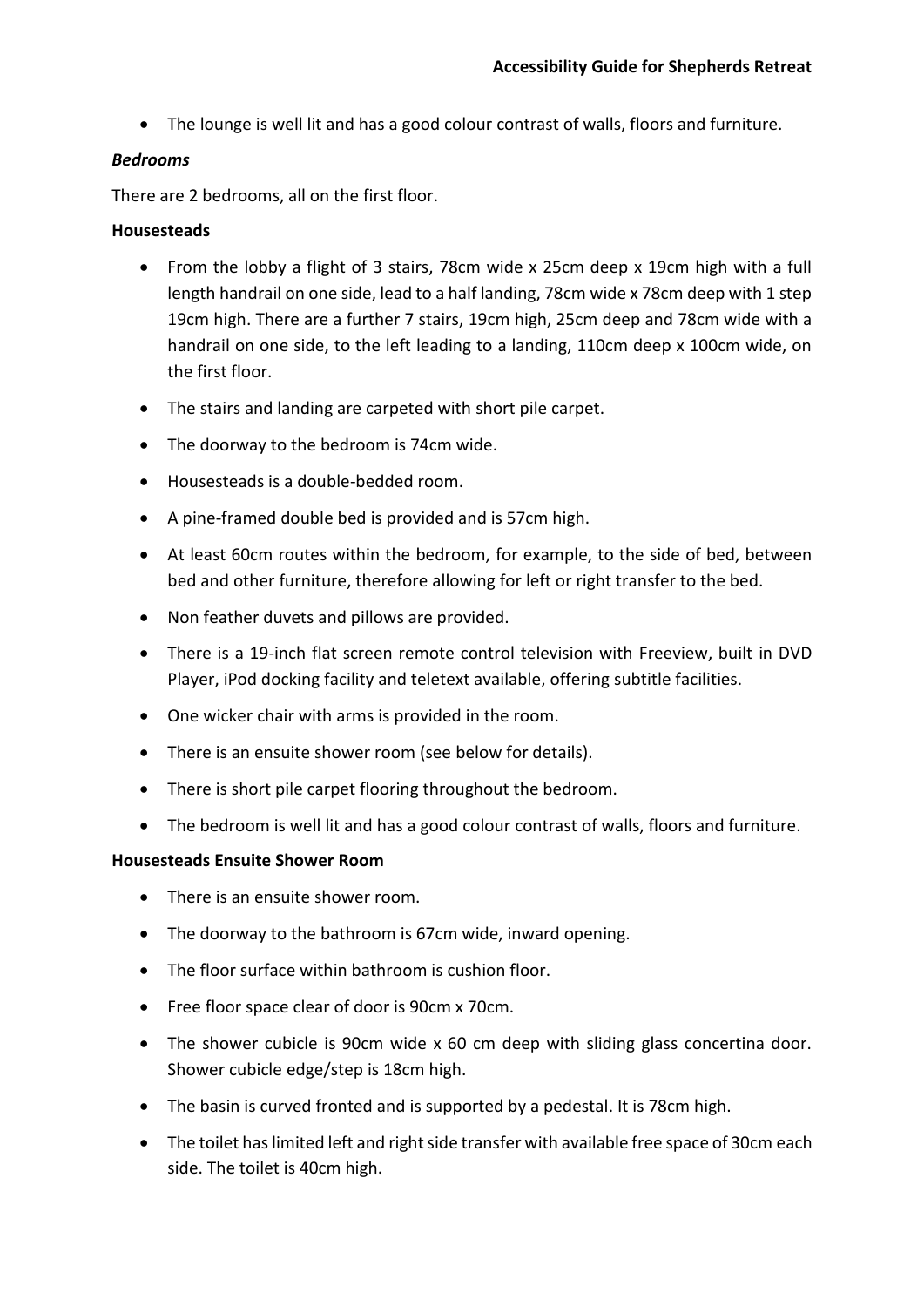- Bathroom fittings are antique style taps with lever handles. Shower uses mixer taps to control temperature and flow.
- A non-slip shower mat is available in the room.
- There is a shaver point and mirror.
- The bathroom is well lit and has a good colour contrast of walls, floors and furniture.

# **Vindolanda**

- From the lobby a flight of 3 stairs, 78cm wide x 25cm deep x 19cm high with a full length handrail on one side, lead to a half landing, 78cm wide x 78cm deep with 1 step 19cm high. There are a further 7 stairs, 19cm high, 25cm deep and 78cm wide with a handrail on one side, to the left leading to a landing, 110cm deep x 100cm wide, on the first floor.
- The stairs and landing are carpeted with short pile carpet.
- The doorway to the bedroom is 74cm wide.
- Vindolanda is a double bedded room.
- A king-size divan bed, at 1.5 metres wide, is provided and is 62cm high.
- At least 60cm routes within the bedroom, for example, to the side of beds, between beds and other furniture, therefore allowing for left or right transfer to beds in any combination.
- Non feather duvets and pillows are provided.
- There is a 24-inch flat screen remote control television with Freeview, built in DVD Player, and teletext available, offering subtitle facilities.
- One wicker chair with arms is provided in the room.
- There is an ensuite shower room (see below for details).
- There is short pile carpet flooring throughout the bedroom.
- The bedroom is well lit and has a good colour contrast of walls, floors and furniture.

### **Vindolanda Ensuite Shower Room**

- The doorway to the shower room is 67cm wide, inward opening.
- The floor surface within shower room is cushion floor.
- Free floor space clear of door is 140cm x 100cm.
- The shower cubicle is an 80cm quadrant with two sliding glass doors. Shower cubicle edge/step is 14cm high from the floor.
- The basin is curved fronted and is supported by a pedestal. It is 78cm high.